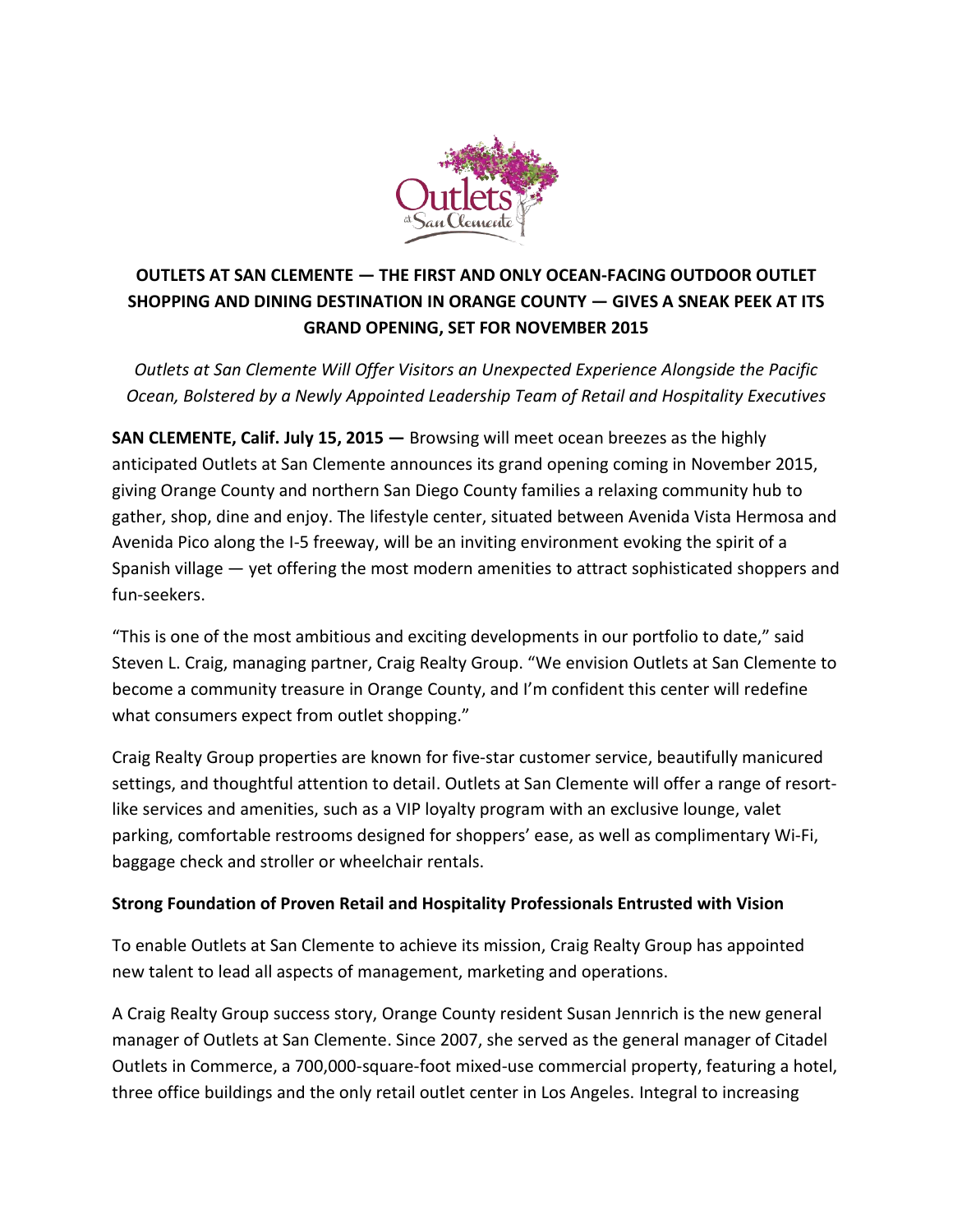center sales and profitability, Jennrich most recently helped grand open Phase 4 of the shopping center, overseeing more than 500,000 square feet of retail and office space, and hundreds of additional jobs in the area.

Luxury marketing and communications professional Nicky See takes the reigns as marketing director. In her previous role as marketing communications manager at The Grand Del Mar, See developed the respected, independent brand of San Diego's first five-star luxury resort. She oversaw its local, regional and national advertising plan, and marketing for a dozen unique brands, including the hotel, spa, semi-private golf club, six onsite restaurants — from casual to fine dining — an offsite bistro, a weekend nightclub and fractional ownership villas. See is a veteran destination marketer; previously in her career, she held the role of communications manager for the Anaheim/Orange County Visitor & Convention Bureau.

Another Craig Realty Group executive and new San Clemente resident, Greg Todd, joins the team as operations director, a role he previously held at Outlets at Silverthorne in Colorado. With more than 35 years of experience in project management and construction, Todd will ensure the entire center — including the more than 280,000 square feet of landscaped areas is carefully maintained and functioning at maximum efficiency.

## **Highest-Caliber Merchandise and Dining for Shoppers Seeking Value and a Superior Experience**

Upon opening, Outlets at San Clemente will offer up to 70 retailers. Powerful brands and consumer favorites will include Calvin Klein, Cole Haan, Columbia Sportswear, GUESS, H&M, Levi's, Nike, PUMA, Tilly's, Tommy Hilfiger, Under Armour and White House Black Market.

The key restaurant tenants upon opening will include popular fast-casual brands: Panera Bread, Ruby's Diner and Starbucks. The final development plan includes more than 12 restaurant and dining options, including four restaurants with scenic ocean views overlooking the Marblehead Coastal development.

The grand opening of Outlets at San Clemente will take place in November 2015. Additional stores and restaurants will open throughout 2016. To monitor progress and milestone announcements[, follow updates at its website.](http://www.outletsatsanclemente.com/)

## **About Craig Realty Group**

Craig Realty Group is a shopping center development and management firm founded by Steven L. Craig and is based in Newport Beach, California. A leader in the development and management of high income-producing, upscale factory outlet centers, Craig Realty Group owns, operates and manages nearly 4.3 million square feet of existing retail development in 7 states: Outlets at Anthem in Phoenix, Arizona; Cabazon Outlets located near Palm Springs,